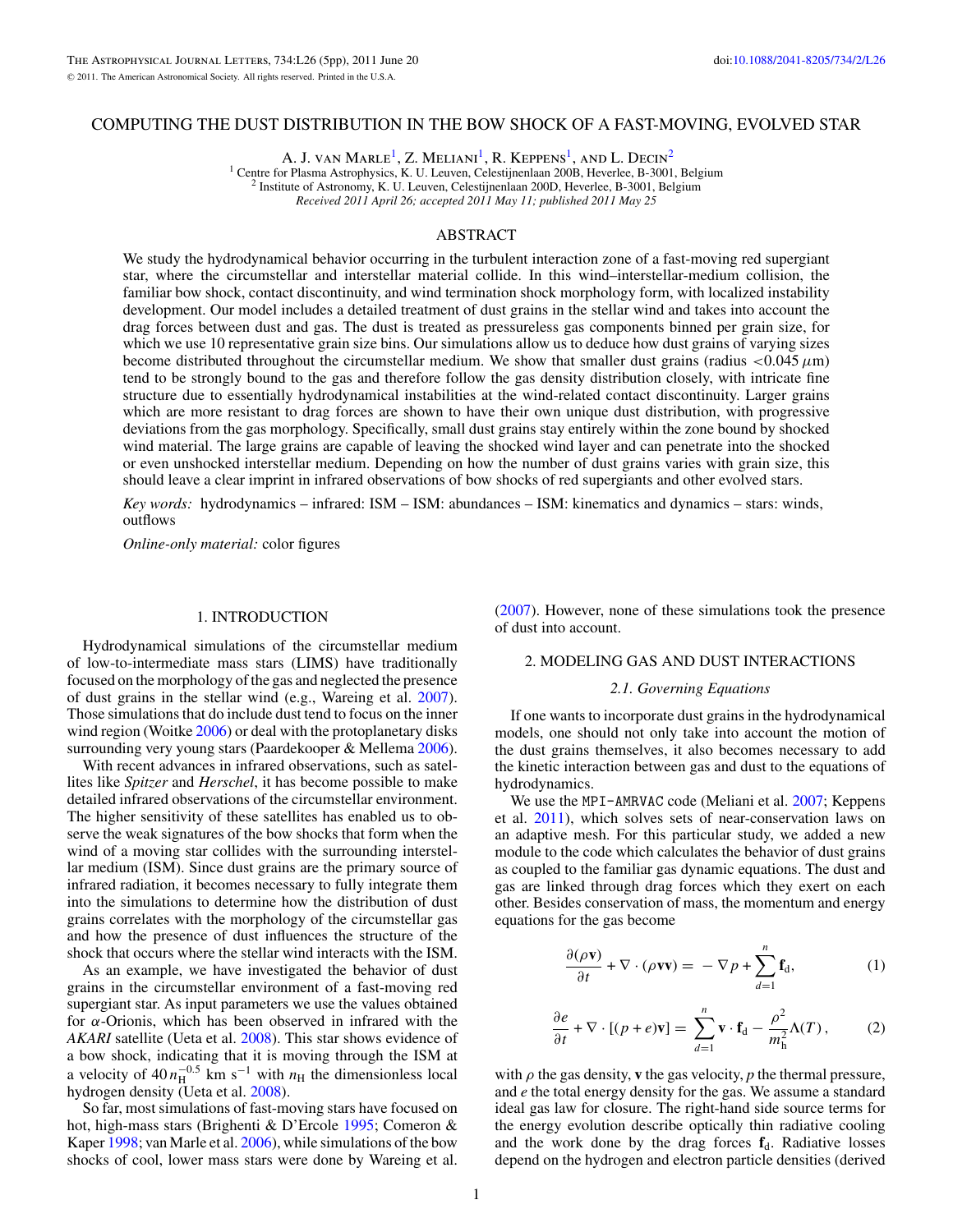<span id="page-1-0"></span>from  $\rho$  assuming full ionization with hydrogen mass  $m_h$ ) and involve a temperature-dependent cooling curve  $\Lambda(T)$ . As most of the gas in our simulation is at comparatively low temperature, we use a cooling curve  $\Lambda(T)$  that extends down to 1 K, with tabulated information based on numerical calculations done with the cloudy code (Ferland et al. [1998\)](#page-4-0). The drag force for species d per unit volume  $f_d$  is specified in Equation  $(5)$ ; since we treat multiple dust species we sum over the individual drag forces.

We follow the prescription from Paardekooper & Mellema [\(2006\)](#page-4-0), treating the dust as a gas without pressure, since the internal energy of a dust grain only influences its surface temperature, but has no influence on its movement. Therefore, the motion of each dust species can be treated with the equations of conservation of mass and momentum:

$$
\frac{\partial \rho_d}{\partial t} + \nabla \cdot (\rho_d \mathbf{v}_d) = 0,\tag{3}
$$

$$
\frac{\partial (\rho_{\rm d} \mathbf{v}_{\rm d})}{\partial t} + \nabla \cdot (\rho_{\rm d} \mathbf{v}_{\rm d} \mathbf{v}_{\rm d}) = -\mathbf{f}_{\rm d} \,,\tag{4}
$$

where  $\rho_d$  and  $\mathbf{v}_d$  are the mass density and velocity of the dust species. The drag force  $f_d$  is given by a combination of Epstein's drag law for the subsonic regime and Stokes' drag law for the supersonic regime (Kwok [1975\)](#page-4-0), which in closed form is written as

$$
\mathbf{f}_{\rm d} = -(1 - \alpha)\pi n_{\rm d}\rho a_{\rm d}^2 \Delta \mathbf{v} \sqrt{\Delta \mathbf{v}^2 + v_{\rm t}^2} \,. \tag{5}
$$

Its form involves the dust particle density  $n_d$ , the particle radius *ad* (assuming that the dust particles are spherical), the velocity difference between dust and gas  $\Delta \mathbf{v} = \mathbf{v} - \mathbf{v}_d$ , and the thermal speed of the gas  $v_t = \frac{3}{4} \sqrt{3p/\rho}$  (Kwok [1975\)](#page-4-0). It also includes the sticking coefficient  $\alpha$ , which is a measure of the percentage of atoms that stick to the dust grain after collision. This treatment neglects interactions between the different dust species. However, because of the low particle densities ( $\ll 1$  cm<sup>-3</sup>) and the small collision cross-section  $(<1 \mu m^2)$  of the individual grains, the gas-dust interaction will dominate over the interaction between dust particles. As in Kwok [\(1975\)](#page-4-0) we assume that  $\alpha = 0.25$ , so 75% of the collisions are supposed to be elastic.

#### *2.2. Simulation Parameters and Setup*

For our simulation, we use a two-dimensional cylindrical grid with  $r = 0-2$  pc and  $z = -2$  to 2 pc. The base grid has a resolution of 80  $\times$  160 grid points, and we allow grid adaptivity up to a maximum of six additional refinement levels, which translates in an effective resolution of  $5120 \times 10,240$  grid points. The adaptive mesh is handled dynamically and traces the presence of dust, ensuring that the front of each expanding dust type is always fully resolved. We initialize the stellar wind by filling a spherical area of radius 0.1 pc around the origin with wind material. Since the star is moving through the ISM, we let the ISM flow past the star at a constant velocity.

As input parameters for our simulations we use the observations of *α*-Orionis, a typical example of a fast-moving evolved star, as obtained by Ueta et al. [\(2008\)](#page-4-0). This gives us a gas mass-loss rate of  $M_{\text{gas}} = 3 \times 10^{-6} M_{\odot} \text{ yr}^{-1}$ , injected at wind velocity  $v_{wind} = 15 \text{ km s}^{-1}$ . We estimate the dust mass-loss rate to be  $2.5 \times 10^{-3} M_{\text{gas}}$  (Verhoelst et al. [2006\)](#page-4-0). Since the winds of evolved LIMS are believed to be dust-driven (Kwok [1975\)](#page-4-0), which means that the gas is dragged along with the grains, we assume that the dust and gas in the free-streaming wind are closely coupled, so that the velocity difference vanishes.

**Table 1** Specification of the Logarithmic Distribution of Dust Grain Sizes

| Name | $a(\mu m)$ | $\Delta a$ ( $\mu$ m) | Mass Per Grain $(g)$    | Max. Distance (pc) |
|------|------------|-----------------------|-------------------------|--------------------|
|      | 0.00500    | 0.00136               | $1.728 \times 10^{-18}$ | 0.34               |
| 2    | 0.00772    | 0.00346               | $6.366 \times 10^{-18}$ | 0.35               |
| 3    | 0.0119     | 0.00535               | $2.345 \times 10^{-17}$ | 0.37               |
| 4    | 0.0184     | 0.00826               | $8.639 \times 10^{-17}$ | 0.37               |
| 5    | 0.0284     | 0.0128                | $3.183 \times 10^{-16}$ | 0.37               |
| 6    | 0.0439     | 0.0197                | $1.172 \times 10^{-15}$ | 0.38               |
| 7    | 0.0679     | 0.0304                | $4.320 \times 10^{-15}$ | 0.42               |
| 8    | 0.105      | 0.0470                | $1.591 \times 10^{-14}$ | 0.53               |
| 9    | 0.162      | 0.0726                | $5.863 \times 10^{-14}$ | $N/A^a$            |
| 10   | 0.250      | 0.0441                | $2.160 \times 10^{-13}$ | $N/A^a$            |

**Notes.** Column 2 gives the size of each particle species, Column 3 the size interval which the species represent (see Equation (6)), Column 4 their mass, and the last column gives the maximum distance that they reach in the direction of the motion of the star before being stopped by the drag force.

<sup>a</sup> This species has not been stopped by the drag force within the physical space of this simulation and continues to expand into the ISM.

Therefore, we initialize the dust grains with the same terminal velocity as the gas. This wind collides with an assumed homogeneous ISM, which has a particle density of  $n_{ISM} = 2 \text{ cm}^{-3}$ and, in the frame of reference of the star, flows past the star with  $v_{\rm ISM} = 28.3$  km s<sup>-1</sup>. For the dust particles we assume a minimum radius of  $a_{\text{min}} = 0.005 \,\mu\text{m}$  and a maximum of  $a_{\text{max}} = 0.25 \,\mu\text{m}$  (Decin et al. [2006\)](#page-4-0), with particle density distributed over the grain sizes as  $n(a) \sim a^{-3.5}$ . We represent this distribution with particles of 10 different sizes, taking  $n = 10$ in Equations  $(1)$ – $(2)$ , logarithmically distributed over the total grain size interval. Each dust species effectively represents all dust grains within part of an interval  $\Delta a_d$ . The size of each grain type is given by

$$
\log(a_{\rm d}) = \log(a_{\rm min}) + \frac{d-1}{10} [\log(a_{\rm max}) - \log(a_{\rm min})]. \tag{6}
$$

We assume the dust to be composed of silicates, for which the internal particle density is 3.3 g cm<sup>-3</sup> (Draine & Lee [1984\)](#page-4-0). Together with the mentioned size distribution, this then fixes the dust particle densities  $n_d$ , which in combination with the injection velocity (constant for all grain sizes) determine the dust mass loss. The particle sizes and masses used in this Letter can be found in Table 1.

#### 3. GAS AND DUST DISTRIBUTIONS

The results of our simulation are shown in Figures [1](#page-2-0)[–4](#page-3-0) after a period of 75,000 years, which show the gas density and the particle densities for the individual dust species.

In Figure [1](#page-2-0) (right) we show the gas density, which clearly shows the bow shock and the wind termination shock, with the shocked gas layer in between. The distance between the shocks and the star is approximately 0.3 pc, which corresponds to observations (Ueta et al. [2008\)](#page-4-0). The shocked gas region shows that the contact discontinuity between shocked wind and shocked ISM is subject to Rayleigh–Taylor-type instabilities, which dominate the interaction front. These instabilities result from the density difference between the shocked wind and ISM and are enhanced by the dust, which tend to move through the contact discontinuity. The temperature and absolute velocity of the gas are shown in Figure [2.](#page-2-0) The shocked wind initially has a temperature of about 4000 K. By the time it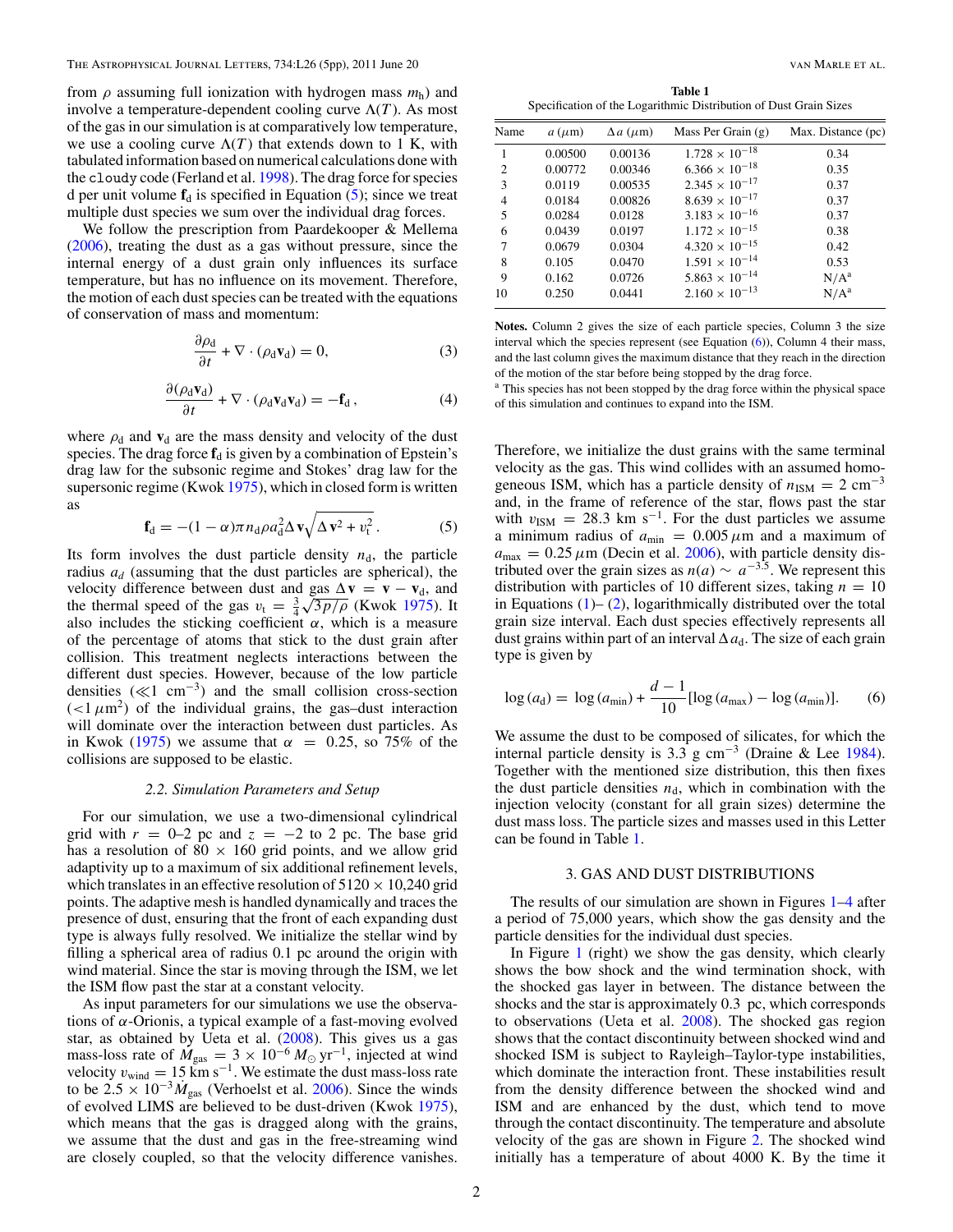<span id="page-2-0"></span>

**Figure 1.** Gas density in g cm<sup>-3</sup> (right) and particle density in # cm<sup>-3</sup> of the smallest dust grains (type 1, radius 0.005 $\mu$ m) in the circumstellar medium of a fast-moving red supergiant star after 75,000 years of simulation time. The general shape of the bow shock between the stellar wind and the ISM has reached an equilibrium position. The interaction region shows strong Rayleigh–Taylor instabilities as a result of the density difference between the shocked wind and the shocked ISM. The dust tends to pile up at the contact discontinuity and follows the local instabilities. This also indicates which part of the gas is wind material as these small grains tend to pile up at the transition between wind and ISM.

(A color version of this figure is available in the online journal.)



**Figure 2.** Gas velocity in km s<sup>−1</sup> (left) and temperature in K (right) at the same time as Figure 1. The shocked ISM is hotter than the shocked wind since it starts with more kinetic energy and cools less efficiently due to its lower density. Note that the velocity is not in the comoving frame, but rather in the rest frame of the ISM. (A color version of this figure is available in the online journal.)

reaches the contact discontinuity, the temperature has decreased to about 1000 K due to radiative cooling. This decrease in temperature leads to compression as the thermal pressure of the gas decreases, resulting in a thin, high-density feature at the contact discontinuity. A more parametric study of this phenomenon has been shown in van Marle & Keppens [\(2011\)](#page-4-0). The shocked ISM has a higher temperature (∼12,000 K) because

of the higher relative velocity of the ISM relative to the star (about a factor two) and cools less efficiently due to its lower density.

In the free-streaming wind, the dust grains have the same velocity as the gas, so they feel no drag force. As the dust grains cross the shock, they begin to experience a strong drag force because of the sudden difference in velocity with the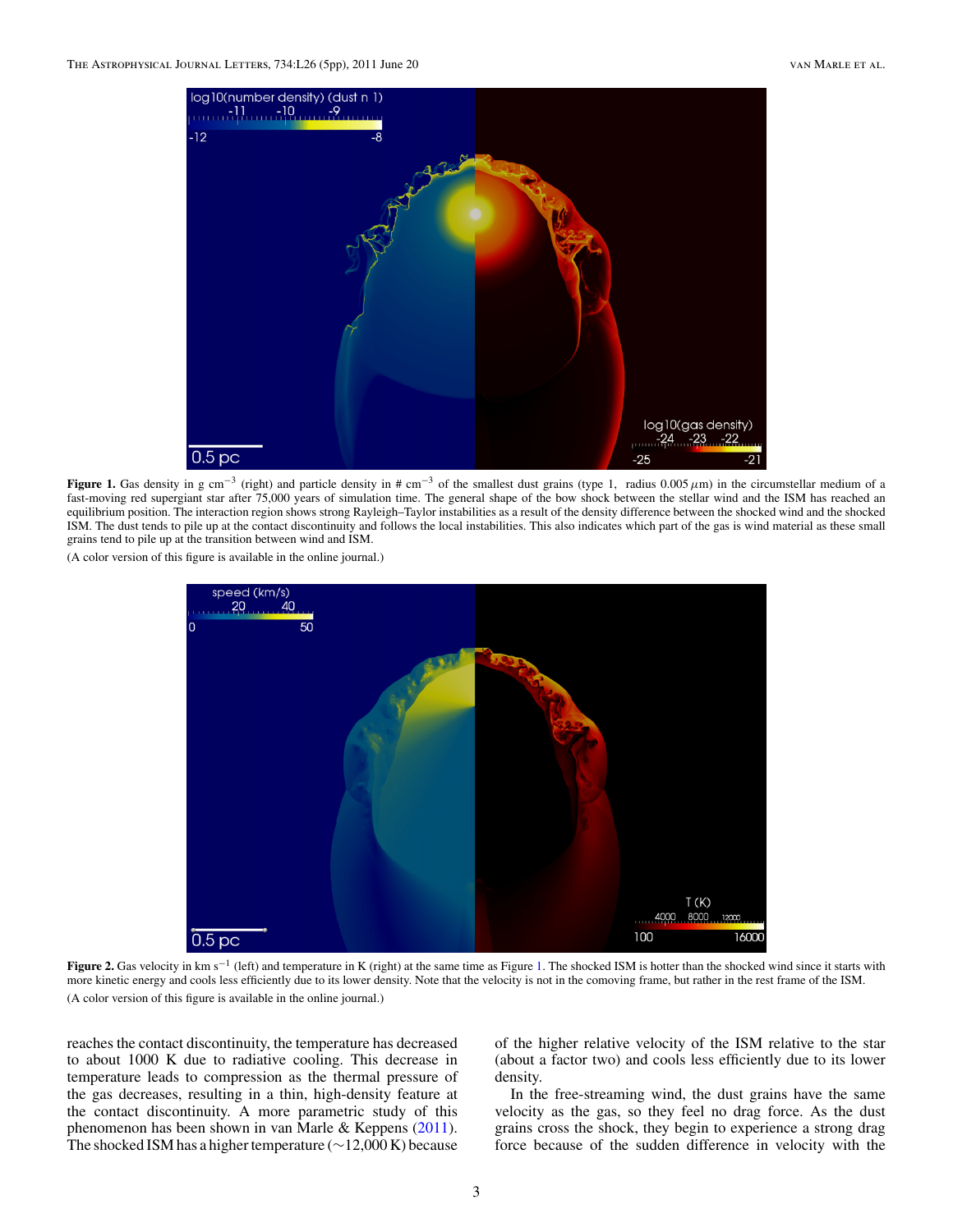<span id="page-3-0"></span>

**Figure 3.** Particle density in # cm<sup>-3</sup> of the intermediate-sized dust grains (type 5,  $a = 0.0284 \mu m$ ) from Table [1](#page-1-0) on the left compared to the gas density (right) at the same time as Figures [1](#page-2-0) and [2.](#page-2-0) These grains tend to follow the forward shock, rather than the contact discontinuity, but still show the influence of the instabilities in the gas.

(A color version of this figure is available in the online journal.)



**Figure 4.** Particle density distribution in # cm−<sup>3</sup> of the larger dust grains (type 8, radius 0.105*μ*m) compared with the smallest grains (type 1, radius 0.005*μ*m), at the same time as Figures [1–](#page-2-0)3. These grains show little influence from the shocked gas layer and penetrate deeply into the unshocked ISM before being stopped by the drag force.

(A color version of this figure is available in the online journal.)

gas. Because the dust initially has the same velocity as the pre-shock gas and the shock reduces the gas velocity by a factor four (according to the Rankine–Hugoniot conditions for an ideal gas), the initial velocity difference is  $\frac{3}{4}$  *v*<sub>wind</sub>. The thermal velocity of the particles in the wind is of the same order of magnitude, so both the Stokes and Epstein drag forces (Equation [\(5\)](#page-1-0)) contribute to the total force. As the dust grains slow down due to the drag force, the Epstein regime starts to dominate. How quickly the velocity difference decreases depends on the size of the dust grains. Large grains, which have a large momentum relative to their effective collision crosssection will take longer to slow down than small dust grains. As a result, the distribution of the dust grains over the gas becomes a function of the grain size.